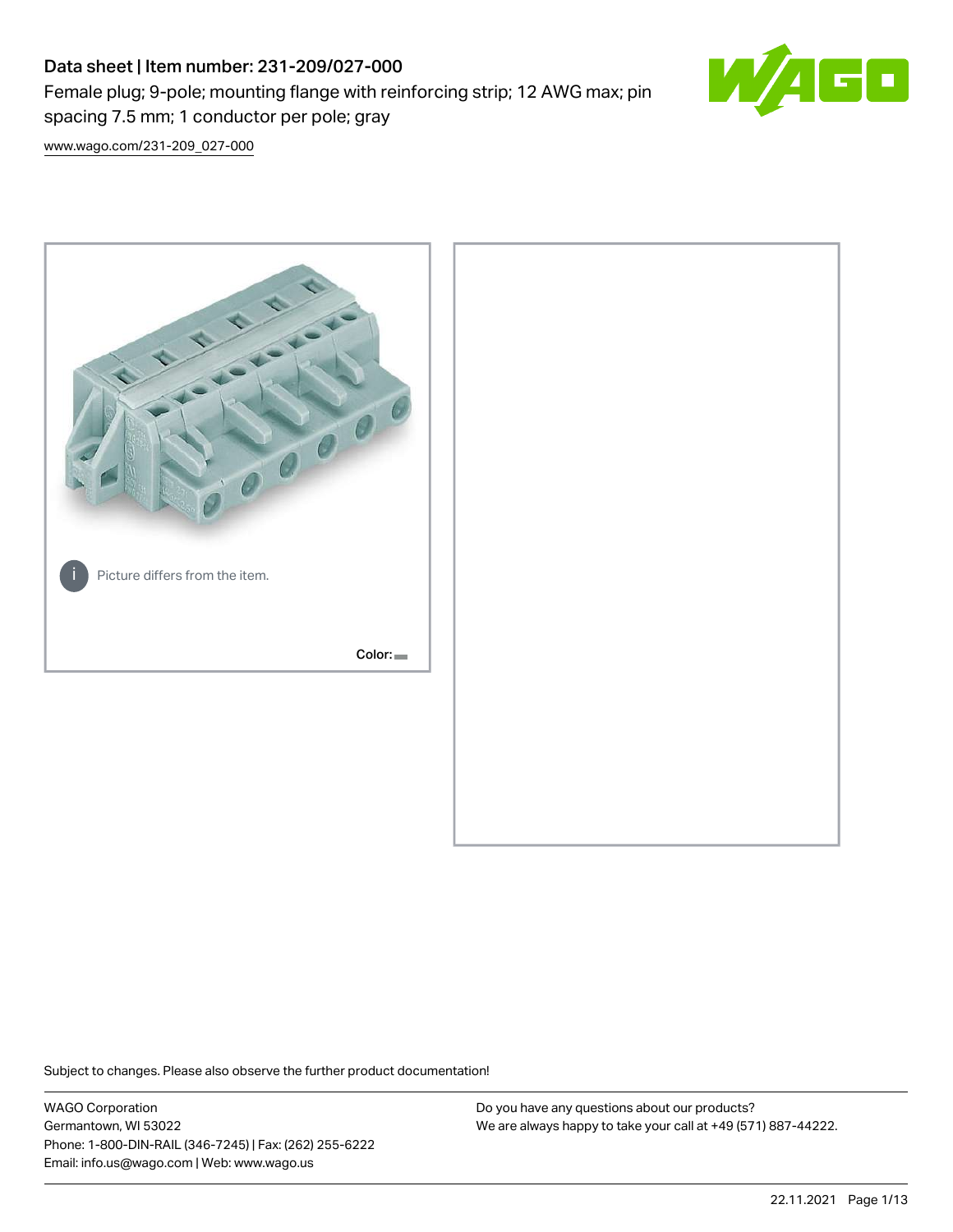



 $L =$  (pole no.  $-1$ ) x pin spacing + 5 mm

 $L_1 = L + 3$  mm

 $L_2 = L + 8.8$  mm

 $L_3 = L + 14.8$  mm

2- to 3-pole female connectors – one latch only

## Item description

■ Universal connection for all conductor types

Subject to changes. Please also observe the further product documentation!

WAGO Corporation Germantown, WI 53022 Phone: 1-800-DIN-RAIL (346-7245) | Fax: (262) 255-6222 Email: info.us@wago.com | Web: www.wago.us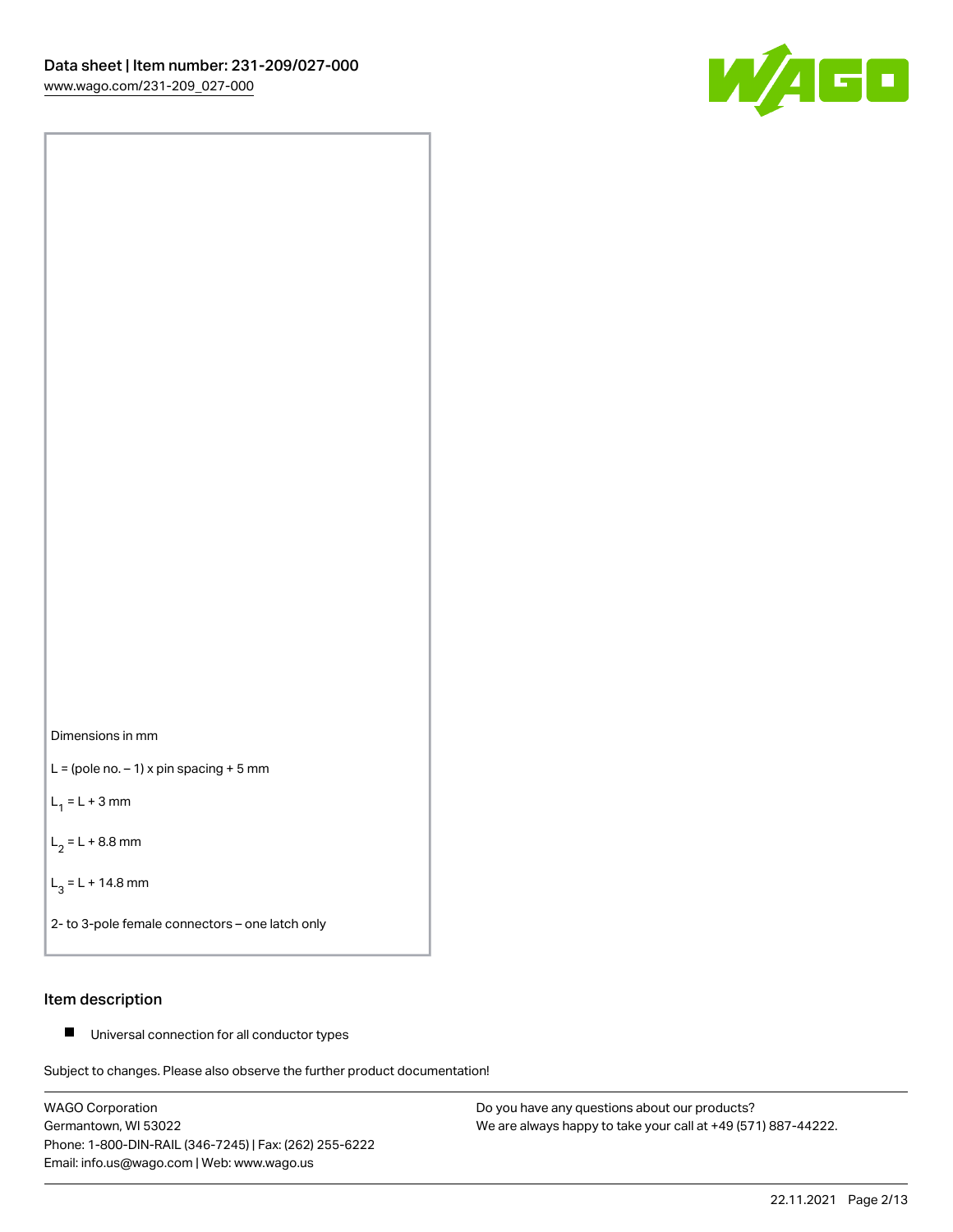

- $\blacksquare$ Easy cable pre-assembly and on-unit wiring via vertical and horizontal CAGE CLAMP<sup>®</sup> actuation
- $\blacksquare$ Integrated test ports
- $\blacksquare$ With coding fingers

# Data

| ×<br>×<br>w<br>٠<br>۹<br>۰, |  |
|-----------------------------|--|
|-----------------------------|--|

| Safety information 1 | The MCS-MULTI CONNECTION SYSTEM includes connectors<br>without breaking capacity in accordance with DIN EN 61984. When<br>used as intended, these connectors must not be connected<br>/disconnected when live or under load. The circuit design should<br>ensure header pins, which can be touched, are not live when<br>unmated. |
|----------------------|-----------------------------------------------------------------------------------------------------------------------------------------------------------------------------------------------------------------------------------------------------------------------------------------------------------------------------------|
| Variants:            | Gold-plated or partially gold-plated contact surfaces<br>Other versions (or variants) can be requested from WAGO Sales or<br>configured at https://configurator.wago.com/                                                                                                                                                         |

# Electrical data

### IEC Approvals

| Ratings per                 | IEC/EN 60664-1                                                        |
|-----------------------------|-----------------------------------------------------------------------|
| Rated voltage (III / 3)     | 500 V                                                                 |
| Rated surge voltage (III/3) | 6 <sub>k</sub> V                                                      |
| Rated voltage (III/2)       | 630 V                                                                 |
| Rated surge voltage (III/2) | 6 <sub>k</sub> V                                                      |
| Nominal voltage (II/2)      | 1000V                                                                 |
| Rated surge voltage (II/2)  | 6 <sub>k</sub> V                                                      |
| Rated current               | 16 A                                                                  |
| Legend (ratings)            | $(III / 2)$ $\triangle$ Overvoltage category III / Pollution degree 2 |

# UL Approvals

| Approvals per                  | UL 1059 |
|--------------------------------|---------|
| Rated voltage UL (Use Group B) | 300 V   |
| Rated current UL (Use Group B) | 15 A    |
| Rated voltage UL (Use Group D) | 300 V   |
| Rated current UL (Use Group D) | 10 A    |

Subject to changes. Please also observe the further product documentation!

| <b>WAGO Corporation</b>                                | Do you have any questions about our products?                 |
|--------------------------------------------------------|---------------------------------------------------------------|
| Germantown, WI 53022                                   | We are always happy to take your call at +49 (571) 887-44222. |
| Phone: 1-800-DIN-RAIL (346-7245)   Fax: (262) 255-6222 |                                                               |
| Email: info.us@wago.com   Web: www.wago.us             |                                                               |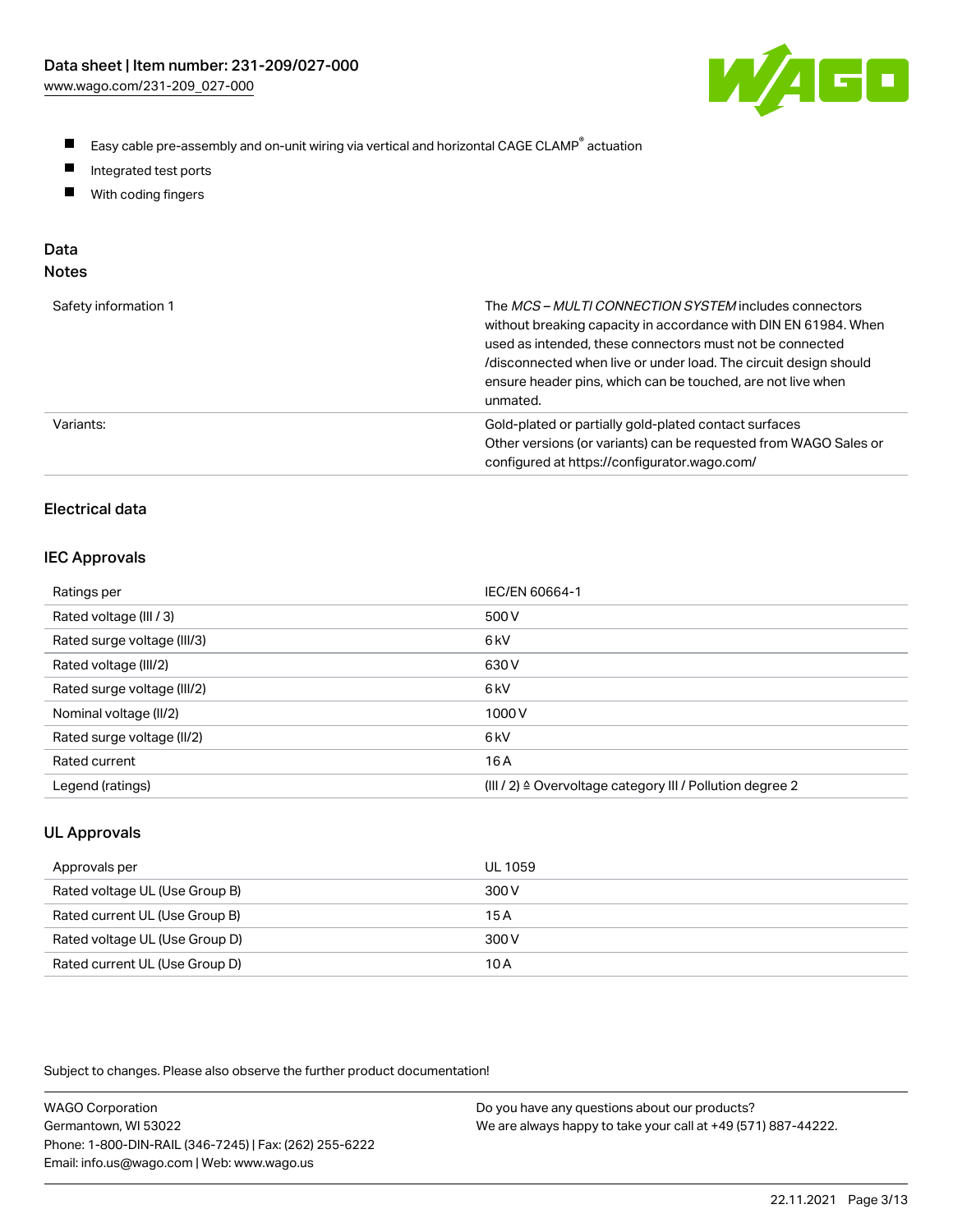

## Ratings per UL

| Rated voltage UL 1977 | 600 V |
|-----------------------|-------|
| Rated current UL 1977 | 1 E   |

### CSA Approvals

| Approvals per                   | CSA   |
|---------------------------------|-------|
| Rated voltage CSA (Use Group B) | 300 V |
| Rated current CSA (Use Group B) | 15 A  |
| Rated voltage CSA (Use Group D) | 300 V |
| Rated current CSA (Use Group D) | 10 A  |

## Connection data

| Total number of connection points |  |
|-----------------------------------|--|
| Total number of potentials        |  |
| Number of connection types        |  |
| Number of levels                  |  |

### Connection 1

| Connection technology                             | CAGE CLAMP <sup>®</sup>                 |
|---------------------------------------------------|-----------------------------------------|
| Actuation type                                    | Operating tool                          |
| Solid conductor                                   | $0.08$ 2.5 mm <sup>2</sup> / 28  12 AWG |
| Fine-stranded conductor                           | $0.082.5$ mm <sup>2</sup> / 28  12 AWG  |
| Fine-stranded conductor; with insulated ferrule   | $0.251.5$ mm <sup>2</sup>               |
| Fine-stranded conductor; with uninsulated ferrule | $0.252.5$ mm <sup>2</sup>               |
| Strip length                                      | 89 mm / 0.31  0.35 inch                 |
| Number of poles                                   | 9                                       |
| Conductor entry direction to mating direction     | 0°                                      |

# Physical data

| Pin spacing | 7.5 mm / 0.295 inch   |
|-------------|-----------------------|
| Width       | 79.8 mm / 3.142 inch  |
| Height      | 14.3 mm / 0.563 inch  |
| Depth       | 26.45 mm / 1.041 inch |

Subject to changes. Please also observe the further product documentation!

WAGO Corporation Germantown, WI 53022 Phone: 1-800-DIN-RAIL (346-7245) | Fax: (262) 255-6222 Email: info.us@wago.com | Web: www.wago.us Do you have any questions about our products? We are always happy to take your call at +49 (571) 887-44222.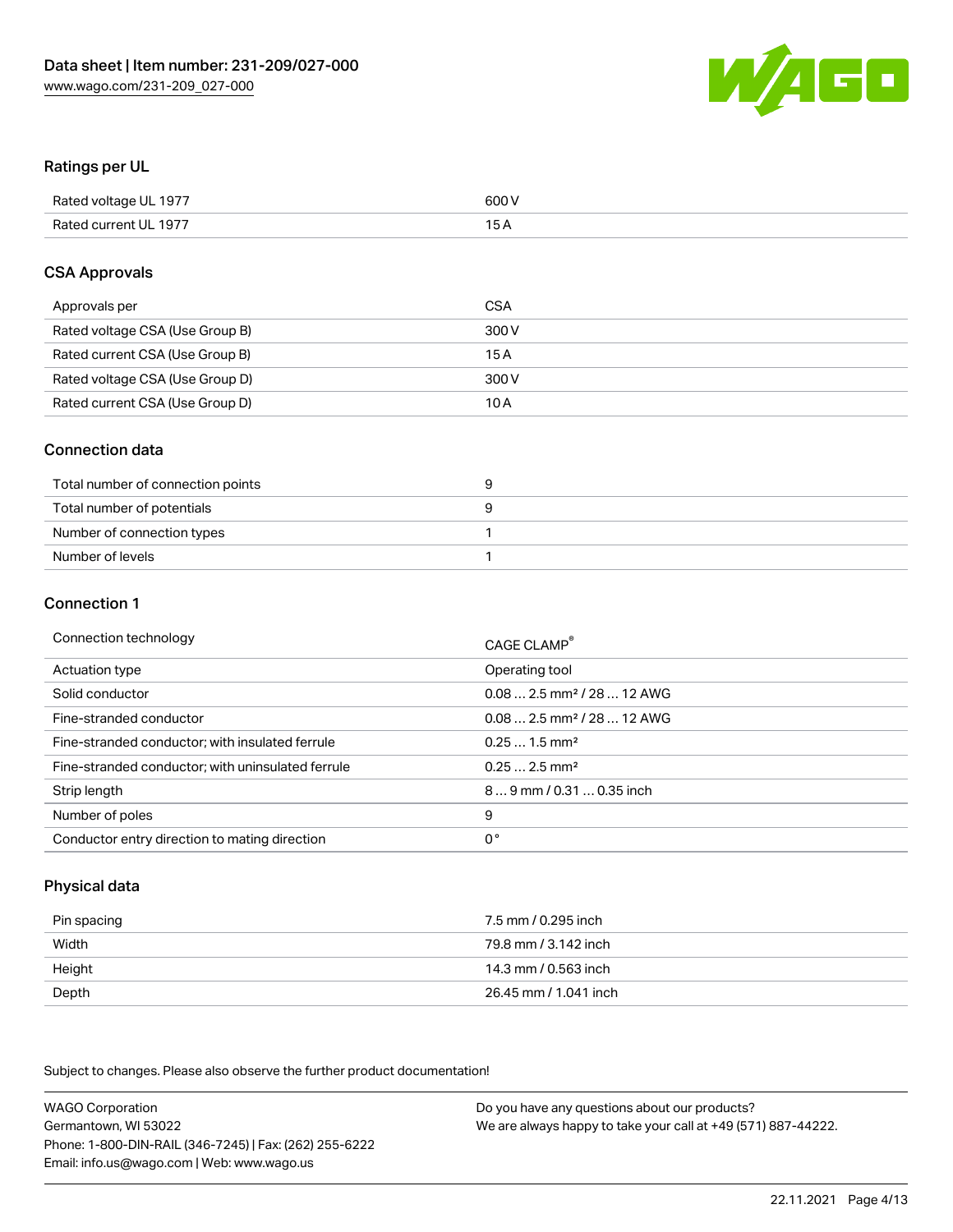

### Mechanical data

| Mounting type           | Mounting flange       |
|-------------------------|-----------------------|
| Mounting type           | Feed-through mounting |
|                         | Panel mounting        |
| with reinforcing strips |                       |

# Plug-in connection

| Contact type (pluggable connector) | Female connector/socket |
|------------------------------------|-------------------------|
| Connector (connection type)        | for conductor           |
| Mismating protection               | No                      |
| Locking of plug-in connection      | Without                 |

### Material data

| Color                       | gray                              |
|-----------------------------|-----------------------------------|
| Material group              |                                   |
| Insulation material         | Polyamide (PA66)                  |
| Flammability class per UL94 | V0                                |
| Clamping spring material    | Chrome nickel spring steel (CrNi) |
| Contact material            | Copper alloy                      |
| Contact plating             | tin-plated                        |
| Fire load                   | 0.345 MJ                          |
| Weight                      | 19.6g                             |

# Environmental requirements

| Limit temperature range | $-60+85 °C$ |  |
|-------------------------|-------------|--|
|-------------------------|-------------|--|

# Commercial data

| Product Group         | 3 (Multi Conn. System) |
|-----------------------|------------------------|
| PU (SPU)              | 25 Stück               |
| Packaging type        | box                    |
| Country of origin     | <b>DE</b>              |
| <b>GTIN</b>           | 4044918367325          |
| Customs tariff number | 8536694040             |

Subject to changes. Please also observe the further product documentation!

| <b>WAGO Corporation</b>                                | Do you have any questions about our products?                 |
|--------------------------------------------------------|---------------------------------------------------------------|
| Germantown, WI 53022                                   | We are always happy to take your call at +49 (571) 887-44222. |
| Phone: 1-800-DIN-RAIL (346-7245)   Fax: (262) 255-6222 |                                                               |
| Email: info.us@wago.com   Web: www.wago.us             |                                                               |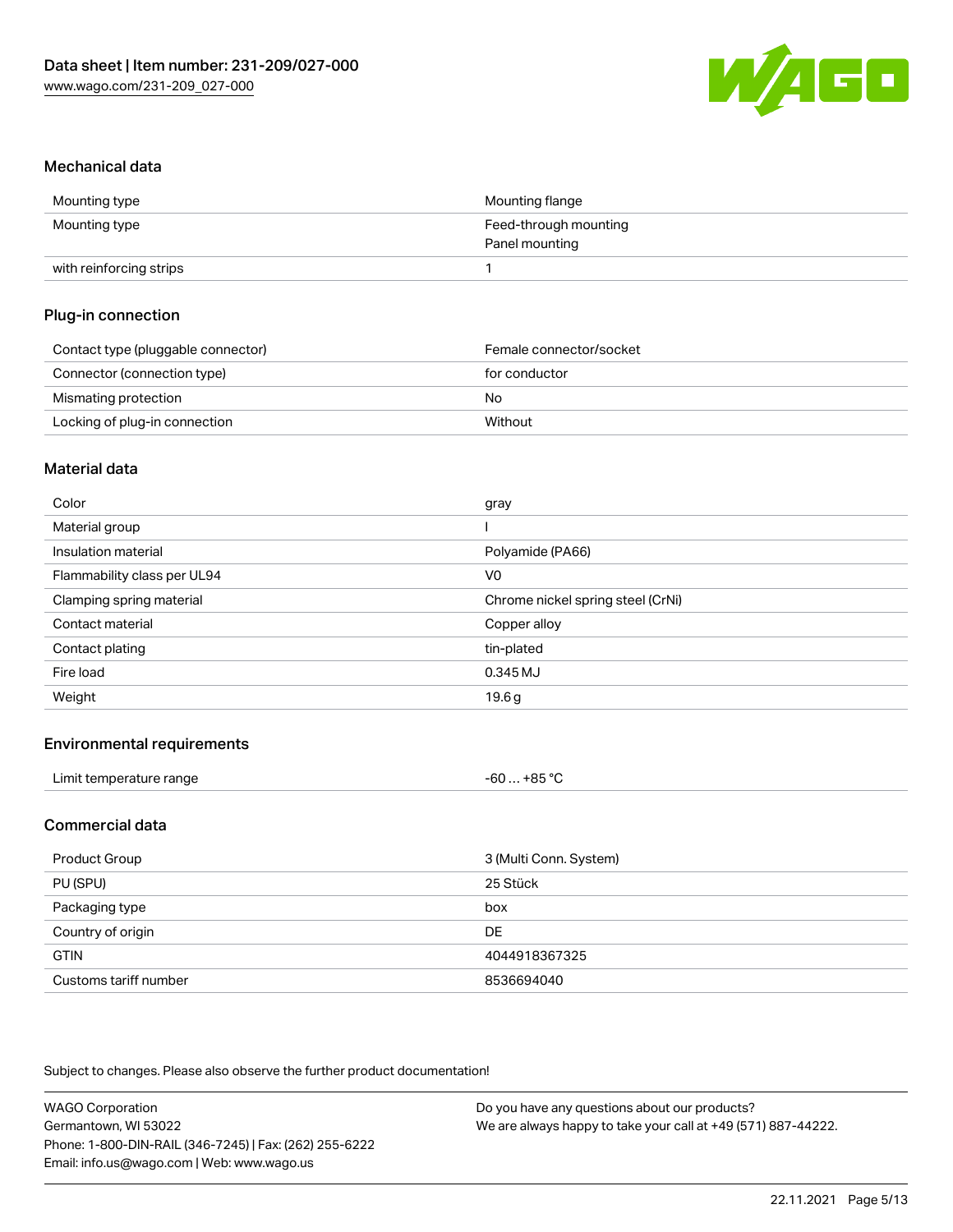

# Approvals / Certificates

### Country specific Approvals

|                     |                                                     |                                 | Certificate |
|---------------------|-----------------------------------------------------|---------------------------------|-------------|
| Logo                | Approval                                            | <b>Additional Approval Text</b> | name        |
|                     | CВ<br><b>DEKRA Certification B.V.</b>               | IEC 61984                       | NL-39756    |
|                     | <b>CSA</b><br>DEKRA Certification B.V.              | C <sub>22.2</sub>               | 1466354     |
| EMA<br><b>INEUR</b> | <b>KEMA/KEUR</b><br><b>DEKRA Certification B.V.</b> | EN 61984                        | 2190761.01  |

#### Ship Approvals

|                          |                             |                                 | Certificate |
|--------------------------|-----------------------------|---------------------------------|-------------|
| Logo                     | Approval                    | <b>Additional Approval Text</b> | name        |
| ABS.                     | <b>ABS</b>                  | $\overline{\phantom{0}}$        | $19 -$      |
|                          | American Bureau of Shipping |                                 | HG1869876-  |
|                          |                             |                                 | <b>PDA</b>  |
|                          |                             |                                 |             |
|                          | <b>BV</b>                   | IEC 60998                       | 11915/D0    |
| $\mathbb{Z}^5$           | Bureau Veritas S.A.         |                                 | <b>BV</b>   |
| <b>BUREAU</b><br>VERITAS |                             |                                 |             |

### UL-Approvals

| Logo                  | Approval                                    | <b>Additional Approval Text</b> | Certificate<br>name |
|-----------------------|---------------------------------------------|---------------------------------|---------------------|
| $\boldsymbol{\theta}$ | <b>UR</b><br>Underwriters Laboratories Inc. | <b>UL 1059</b>                  | E45172              |
| Э                     | <b>UR</b><br>Underwriters Laboratories Inc. | <b>UL 1977</b>                  | E45171              |

Subject to changes. Please also observe the further product documentation!

| <b>WAGO Corporation</b>                                | Do you have any questions about our products?                 |
|--------------------------------------------------------|---------------------------------------------------------------|
| Germantown, WI 53022                                   | We are always happy to take your call at +49 (571) 887-44222. |
| Phone: 1-800-DIN-RAIL (346-7245)   Fax: (262) 255-6222 |                                                               |
| Email: info.us@wago.com   Web: www.wago.us             |                                                               |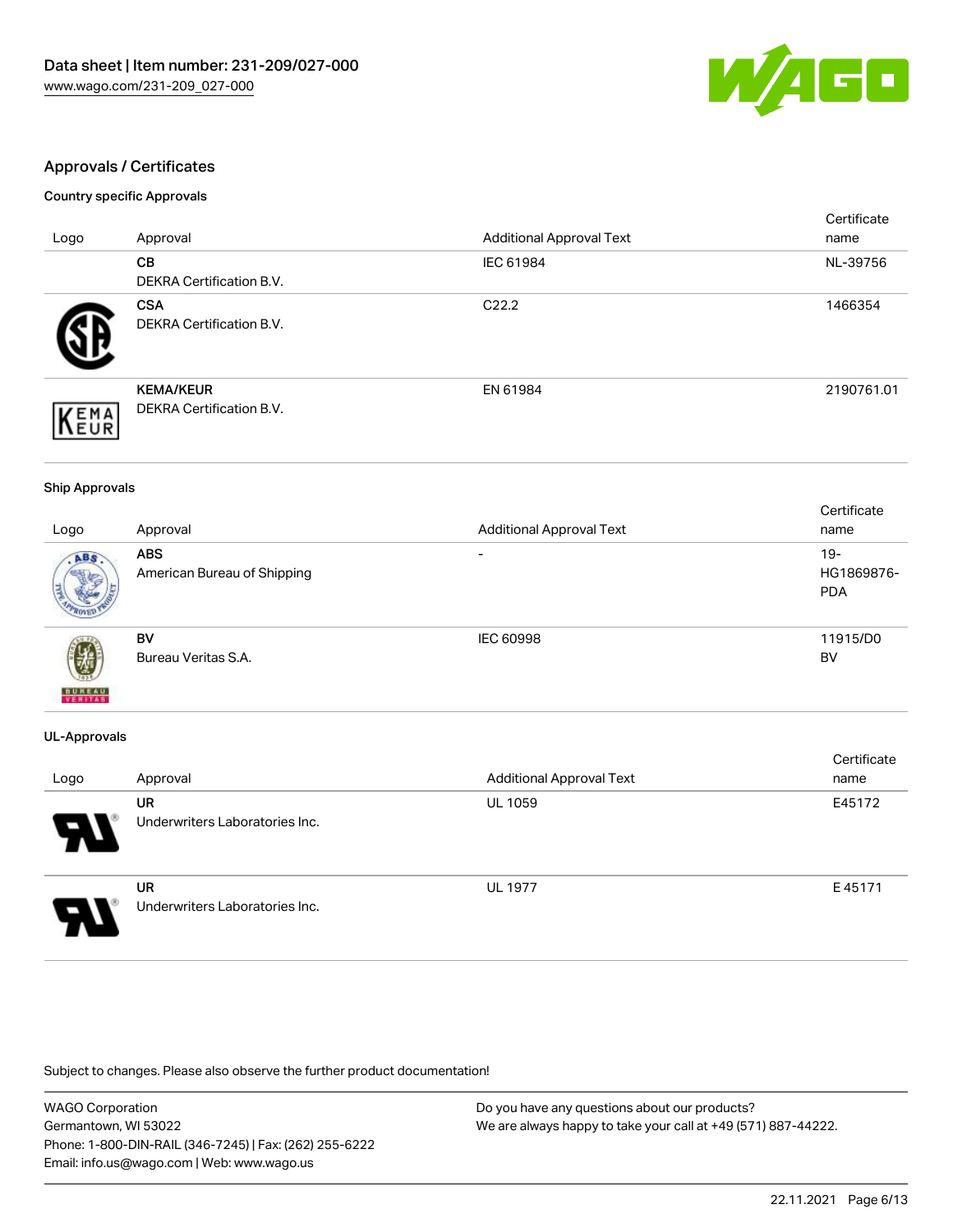

# **Counterpart**



#### Item no.731-609

1-conductor male connector; CAGE CLAMP®; 2.5 mm²; Pin spacing 7.5 mm; 9-pole; 2,50 mm²; gray [www.wago.com/731-609](https://www.wago.com/731-609)



## Item no.231-239/001-000

| Male header; 9-pole; THT; 1.0 x 1.0 mm solder pin; straight; pin spacing 7.5 mm; gray | 000 |
|---------------------------------------------------------------------------------------|-----|
|                                                                                       |     |



# Item no.231-839/001-000

THT male header; 1.0 x 1.0 mm solder pin; angled; Pin spacing 7.5 mm; 9-pole; gray

[www.wago.com/231-839/001-](https://www.wago.com/231-839/001-000) [000](https://www.wago.com/231-839/001-000)

[www.wago.com/231-239/001-](https://www.wago.com/231-239/001-000)

# Optional accessories

#### Ferrules

| Ferrule |                                                                                                                   |                      |
|---------|-------------------------------------------------------------------------------------------------------------------|----------------------|
|         | Item no.: 216-101                                                                                                 | www.wago.com/216-101 |
|         | Ferrule; Sleeve for 0.5 mm <sup>2</sup> / AWG 22; uninsulated; electro-tin plated; silver-colored                 |                      |
|         | Item no.: 216-104                                                                                                 |                      |
|         | Ferrule; Sleeve for 1.5 mm <sup>2</sup> / AWG 16; uninsulated; electro-tin plated; silver-colored                 | www.wago.com/216-104 |
|         | Item no.: 216-106                                                                                                 |                      |
|         | Ferrule; Sleeve for 2.5 mm <sup>2</sup> / AWG 14; uninsulated; electro-tin plated; silver-colored                 | www.wago.com/216-106 |
|         | Item no.: 216-102                                                                                                 |                      |
|         | Ferrule; Sleeve for 0.75 mm <sup>2</sup> / AWG 20; uninsulated; electro-tin plated; silver-colored                | www.wago.com/216-102 |
|         | Item no.: 216-103                                                                                                 |                      |
|         | Ferrule; Sleeve for 1 mm <sup>2</sup> / AWG 18; uninsulated; electro-tin plated                                   | www.wago.com/216-103 |
|         | Item no.: 216-123                                                                                                 |                      |
|         | Ferrule; Sleeve for 1 mm <sup>2</sup> / AWG 18; uninsulated; electro-tin plated; silver-colored                   | www.wago.com/216-123 |
|         | Item no.: 216-122                                                                                                 |                      |
|         | Ferrule; Sleeve for 0.75 mm <sup>2</sup> / AWG 20; uninsulated; electro-tin plated; silver-colored                | www.wago.com/216-122 |
|         | Item no.: 216-124                                                                                                 |                      |
|         | Ferrule; Sleeve for 1.5 mm <sup>2</sup> / AWG 16; uninsulated; electro-tin plated                                 | www.wago.com/216-124 |
|         | Item no.: 216-142                                                                                                 |                      |
|         | Ferrule; Sleeve for 0.75 mm <sup>2</sup> / 18 AWG; uninsulated; electro-tin plated; electrolytic copper; gastight | www.wago.com/216-142 |
|         | crimped; acc. to DIN 46228, Part 1/08.92                                                                          |                      |
|         | Item no.: 216-132                                                                                                 | www.wago.com/216-132 |
|         | Ferrule; Sleeve for 0.34 mm <sup>2</sup> / AWG 24; uninsulated; electro-tin plated                                |                      |
|         | Item no.: 216-121                                                                                                 |                      |

Subject to changes. Please also observe the further product documentation!

WAGO Corporation Germantown, WI 53022 Phone: 1-800-DIN-RAIL (346-7245) | Fax: (262) 255-6222 Email: info.us@wago.com | Web: www.wago.us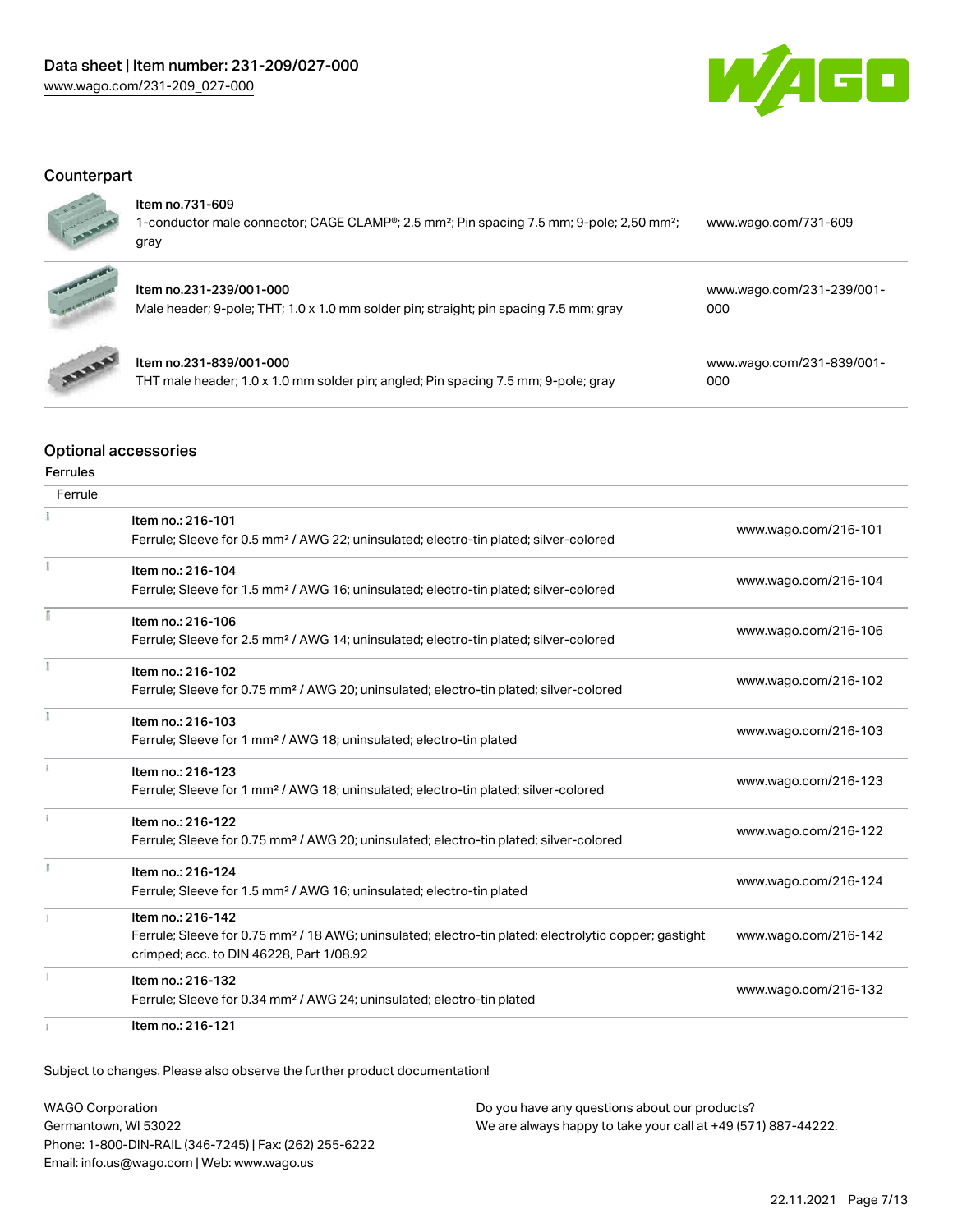

|   | Ferrule; Sleeve for 0.5 mm <sup>2</sup> / AWG 22; uninsulated; electro-tin plated; silver-colored                                                                                                 | www.wago.com/216-121 |
|---|---------------------------------------------------------------------------------------------------------------------------------------------------------------------------------------------------|----------------------|
|   | Item no.: 216-143<br>Ferrule; Sleeve for 1 mm <sup>2</sup> / AWG 18; uninsulated; electro-tin plated; electrolytic copper; gastight<br>crimped; acc. to DIN 46228, Part 1/08.92                   | www.wago.com/216-143 |
|   | Item no.: 216-131<br>Ferrule; Sleeve for 0.25 mm <sup>2</sup> / AWG 24; uninsulated; electro-tin plated; silver-colored                                                                           | www.wago.com/216-131 |
|   | Item no.: 216-141<br>Ferrule; Sleeve for 0.5 mm <sup>2</sup> / 20 AWG; uninsulated; electro-tin plated; electrolytic copper; gastight<br>crimped; acc. to DIN 46228, Part 1/08.92                 | www.wago.com/216-141 |
|   | Item no.: 216-152<br>Ferrule; Sleeve for 0.34 mm <sup>2</sup> / AWG 24; uninsulated; electro-tin plated                                                                                           | www.wago.com/216-152 |
|   | Item no.: 216-203<br>Ferrule; Sleeve for 1 mm <sup>2</sup> / AWG 18; insulated; electro-tin plated; red                                                                                           | www.wago.com/216-203 |
|   | Item no.: 216-202<br>Ferrule; Sleeve for 0.75 mm <sup>2</sup> / 18 AWG; insulated; electro-tin plated; gray                                                                                       | www.wago.com/216-202 |
|   | Item no.: 216-151<br>Ferrule; Sleeve for 0.25 mm <sup>2</sup> / AWG 24; uninsulated; electro-tin plated                                                                                           | www.wago.com/216-151 |
|   | Item no.: 216-204<br>Ferrule; Sleeve for 1.5 mm <sup>2</sup> / AWG 16; insulated; electro-tin plated; black                                                                                       | www.wago.com/216-204 |
|   | Item no.: 216-144<br>Ferrule; Sleeve for 1.5 mm <sup>2</sup> / AWG 16; uninsulated; electro-tin plated; electrolytic copper; gastight<br>crimped; acc. to DIN 46228, Part 1/08.92; silver-colored | www.wago.com/216-144 |
|   | Item no.: 216-201<br>Ferrule; Sleeve for 0.5 mm <sup>2</sup> / 20 AWG; insulated; electro-tin plated; white                                                                                       | www.wago.com/216-201 |
|   | Item no.: 216-223<br>Ferrule; Sleeve for 1 mm <sup>2</sup> / AWG 18; insulated; electro-tin plated; red                                                                                           | www.wago.com/216-223 |
|   | Item no.: 216-241<br>Ferrule; Sleeve for 0.5 mm <sup>2</sup> / 20 AWG; insulated; electro-tin plated; electrolytic copper; gastight<br>crimped; acc. to DIN 46228, Part 4/09.90; white            | www.wago.com/216-241 |
|   | Item no.: 216-242<br>Ferrule; Sleeve for 0.75 mm <sup>2</sup> / 18 AWG; insulated; electro-tin plated; electrolytic copper; gastight<br>crimped; acc. to DIN 46228, Part 4/09.90; gray            | www.wago.com/216-242 |
|   | Item no.: 216-222<br>Ferrule; Sleeve for 0.75 mm <sup>2</sup> / 18 AWG; insulated; electro-tin plated; gray                                                                                       | www.wago.com/216-222 |
|   | Item no.: 216-221<br>Ferrule; Sleeve for 0.5 mm <sup>2</sup> / 20 AWG; insulated; electro-tin plated; white                                                                                       | www.wago.com/216-221 |
| 1 | Item no.: 216-224<br>Ferrule; Sleeve for 1.5 mm <sup>2</sup> / AWG 16; insulated; electro-tin plated; black                                                                                       | www.wago.com/216-224 |
|   | Item no.: 216-243<br>Ferrule; Sleeve for 1 mm <sup>2</sup> / AWG 18; insulated; electro-tin plated; electrolytic copper; gastight crimped;                                                        | www.wago.com/216-243 |
|   | Subject to changes. Please also observe the further product documentation!                                                                                                                        |                      |

WAGO Corporation Germantown, WI 53022 Phone: 1-800-DIN-RAIL (346-7245) | Fax: (262) 255-6222 Email: info.us@wago.com | Web: www.wago.us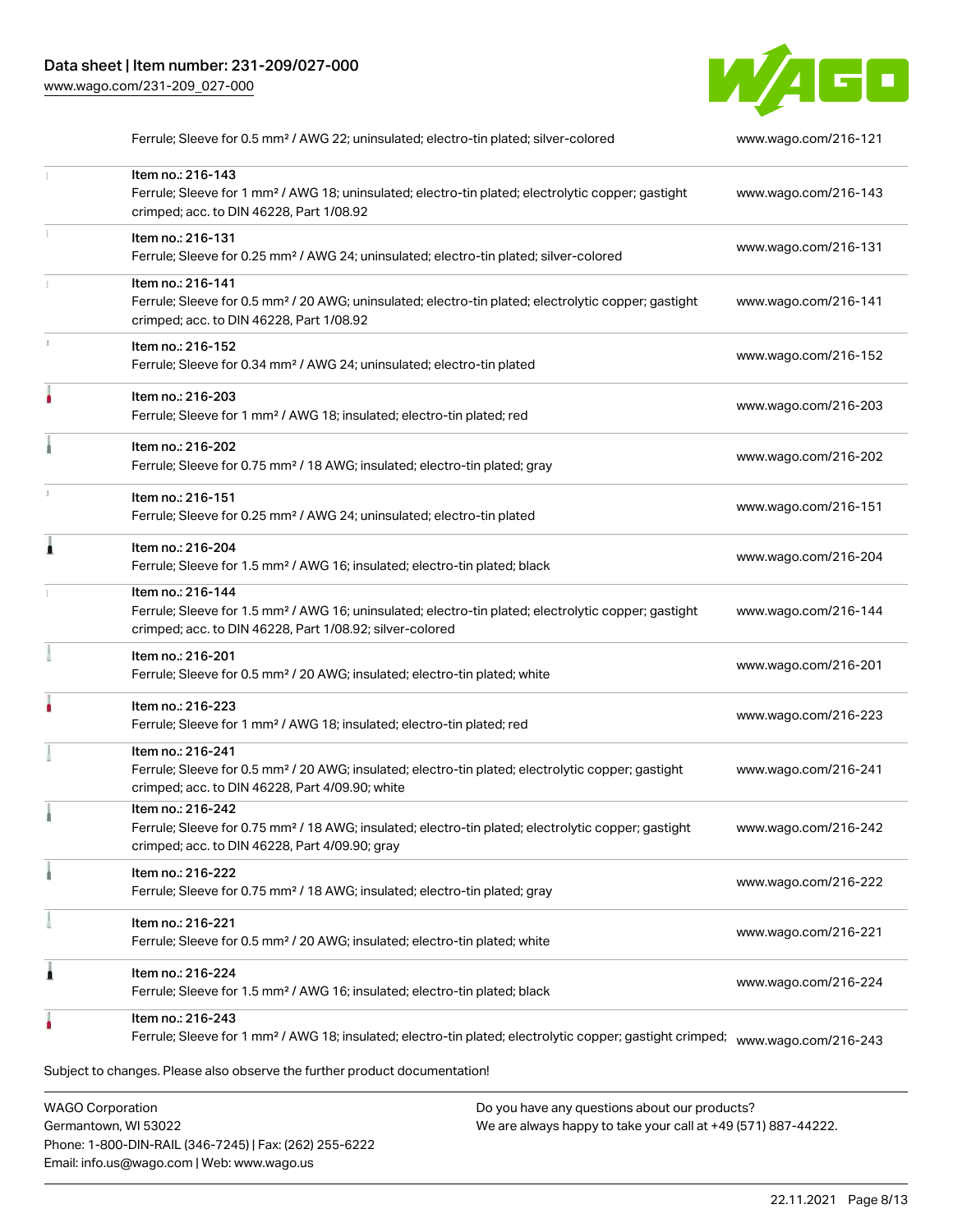[www.wago.com/231-209\\_027-000](http://www.wago.com/231-209_027-000)



acc. to DIN 46228, Part 4/09.90; red

|                     | Item no.: 216-244<br>Ferrule; Sleeve for 1.5 mm <sup>2</sup> / AWG 16; insulated; electro-tin plated; electrolytic copper; gastight<br>crimped; acc. to DIN 46228, Part 4/09.90; black                  | www.wago.com/216-244             |
|---------------------|---------------------------------------------------------------------------------------------------------------------------------------------------------------------------------------------------------|----------------------------------|
|                     |                                                                                                                                                                                                         |                                  |
|                     | Item no.: 216-263<br>Ferrule; Sleeve for 1 mm <sup>2</sup> / AWG 18; insulated; electro-tin plated; electrolytic copper; gastight crimped; www.wago.com/216-263<br>acc. to DIN 46228, Part 4/09.90; red |                                  |
|                     | Item no.: 216-264<br>Ferrule; Sleeve for 1.5 mm <sup>2</sup> / AWG 16; insulated; electro-tin plated; electrolytic copper; gastight<br>crimped; acc. to DIN 46228, Part 4/09.90; black                  | www.wago.com/216-264             |
|                     | Item no.: 216-284<br>Ferrule; Sleeve for 1.5 mm <sup>2</sup> / AWG 16; insulated; electro-tin plated; electrolytic copper; gastight<br>crimped; acc. to DIN 46228, Part 4/09.90; black                  | www.wago.com/216-284             |
|                     | Item no.: 216-262<br>Ferrule; Sleeve for 0.75 mm <sup>2</sup> / 18 AWG; insulated; electro-tin plated; electrolytic copper; gastight<br>crimped; acc. to DIN 46228, Part 4/09.90; gray                  | www.wago.com/216-262             |
|                     | Item no.: 216-301<br>Ferrule; Sleeve for 0.25 mm <sup>2</sup> / AWG 24; insulated; electro-tin plated; yellow                                                                                           | www.wago.com/216-301             |
|                     | Item no.: 216-321<br>Ferrule; Sleeve for 0.25 mm <sup>2</sup> / AWG 24; insulated; electro-tin plated; yellow                                                                                           | www.wago.com/216-321             |
|                     | Item no.: 216-322<br>Ferrule; Sleeve for 0.34 mm <sup>2</sup> / 22 AWG; insulated; electro-tin plated; green                                                                                            | www.wago.com/216-322             |
|                     | Item no.: 216-302<br>Ferrule; Sleeve for 0.34 mm <sup>2</sup> / 22 AWG; insulated; electro-tin plated; light turquoise                                                                                  | www.wago.com/216-302             |
| Marking accessories |                                                                                                                                                                                                         |                                  |
| Marking strip       |                                                                                                                                                                                                         |                                  |
|                     | Item no.: 210-331/750-202<br>Marking strips; as a DIN A4 sheet; MARKED; 1-16 (100x); Height of marker strip: 2.3 mm/0.091 in; Strip<br>length 182 mm; Horizontal marking; Self-adhesive; white          | www.wago.com/210-331<br>/750-202 |
|                     | Item no.: 210-332/750-020<br>Marking strips; as a DIN A4 sheet; MARKED; 1-20 (80x); Height of marker strip: 3 mm; Strip length 182<br>mm; Horizontal marking; Self-adhesive; white                      | www.wago.com/210-332<br>/750-020 |
| Cover               |                                                                                                                                                                                                         |                                  |
| Cover               |                                                                                                                                                                                                         |                                  |
|                     | Item no.: 231-668<br>Lockout caps; for covering unused clamping units; gray                                                                                                                             | www.wago.com/231-668             |
| Insulations stops   |                                                                                                                                                                                                         |                                  |
| Insulation stop     |                                                                                                                                                                                                         |                                  |
|                     | Item no.: 231-673<br>Insulation stop; $0.08$ -0.2 mm <sup>2</sup> / $0.2$ mm <sup>2</sup> "s"; white                                                                                                    | www.wago.com/231-673             |

Subject to changes. Please also observe the further product documentation!

WAGO Corporation Germantown, WI 53022 Phone: 1-800-DIN-RAIL (346-7245) | Fax: (262) 255-6222 Email: info.us@wago.com | Web: www.wago.us Do you have any questions about our products? We are always happy to take your call at +49 (571) 887-44222.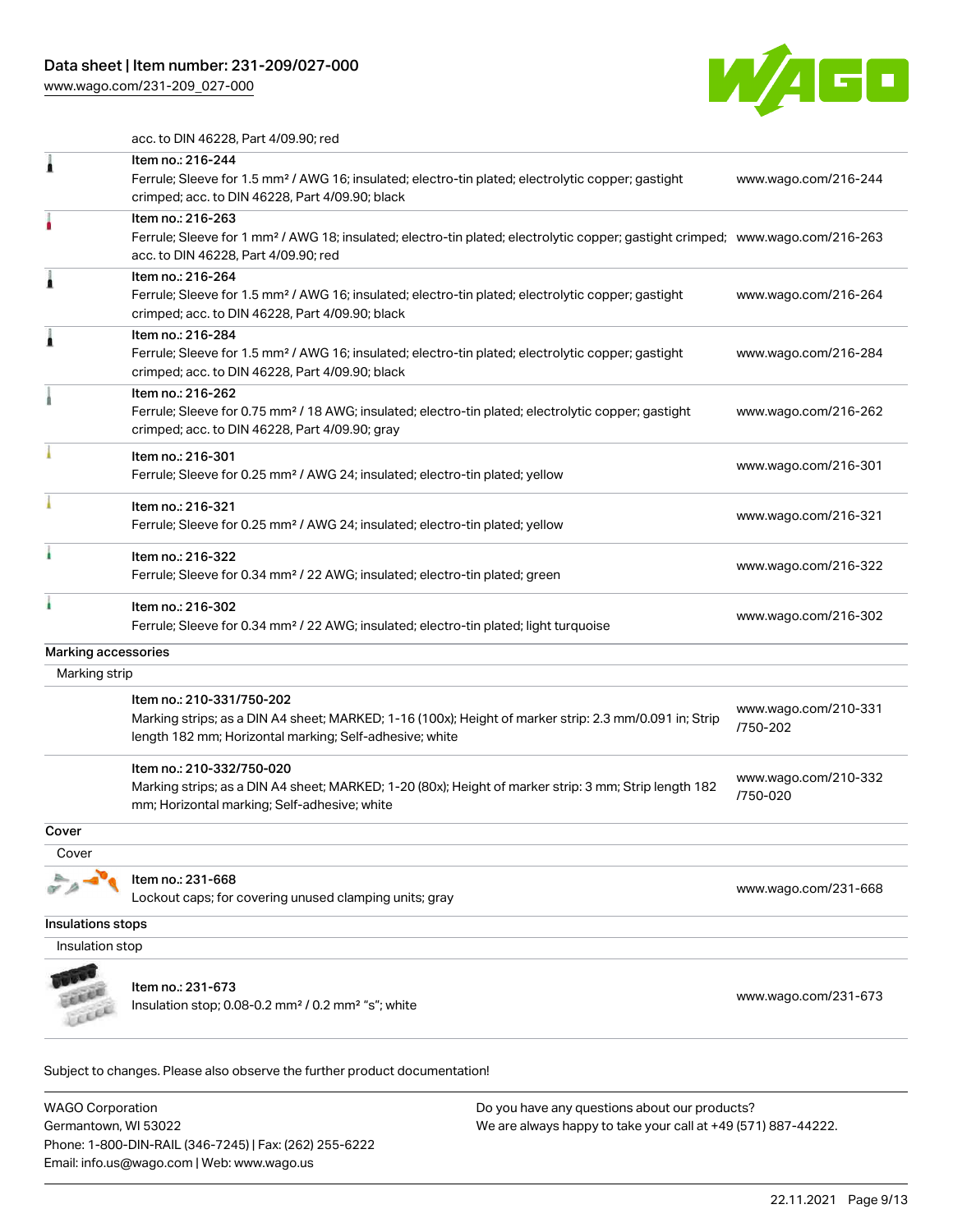



ÿ

Item no.: 231-674 Insulation stop; 0.25 - 0.5 mm²; light gray [www.wago.com/231-674](http://www.wago.com/231-674)

|                            | Item no.: 231-675<br>Insulation stop; 0.75 - 1 mm <sup>2</sup> ; dark gray                                                   | www.wago.com/231-675 |  |  |  |  |
|----------------------------|------------------------------------------------------------------------------------------------------------------------------|----------------------|--|--|--|--|
| <b>Testing accessories</b> |                                                                                                                              |                      |  |  |  |  |
| Testing accessories        |                                                                                                                              |                      |  |  |  |  |
|                            | Item no.: 210-136<br>Test plug; 2 mm Ø; with 500 mm cable                                                                    | www.wago.com/210-136 |  |  |  |  |
|                            | Item no.: 231-662<br>Test plugs for female connectors; for 7.5 mm and 7.62 mm pin spacing; 2,50 mm <sup>2</sup> ; light gray | www.wago.com/231-662 |  |  |  |  |
| Tools                      |                                                                                                                              |                      |  |  |  |  |
| Operating tool             |                                                                                                                              |                      |  |  |  |  |
|                            | Item no.: 210-657<br>Operating tool; Blade: 3.5 x 0.5 mm; with a partially insulated shaft; short; multicoloured             | www.wago.com/210-657 |  |  |  |  |
|                            | Item no.: 210-720<br>Operating tool; Blade: 3.5 x 0.5 mm; with a partially insulated shaft; multicoloured                    | www.wago.com/210-720 |  |  |  |  |
|                            | Item no.: 231-131<br>Operating tool; made of insulating material; 1-way; loose; white                                        | www.wago.com/231-131 |  |  |  |  |
|                            | Item no.: 231-291<br>Operating tool; made of insulating material; 1-way; loose; red                                          | www.wago.com/231-291 |  |  |  |  |

# Downloads Documentation

| <b>Additional Information</b><br>Technical explanations | 2019 Apr 3 | pdf<br>2.0 MB | Download |
|---------------------------------------------------------|------------|---------------|----------|
| <b>CAD files</b><br>CAD data                            |            |               |          |
| 2D/3D Models 231-209/027-000                            |            | URL           | Download |
|                                                         |            |               |          |

Subject to changes. Please also observe the further product documentation!

WAGO Corporation Germantown, WI 53022 Phone: 1-800-DIN-RAIL (346-7245) | Fax: (262) 255-6222 Email: info.us@wago.com | Web: www.wago.us Do you have any questions about our products? We are always happy to take your call at +49 (571) 887-44222.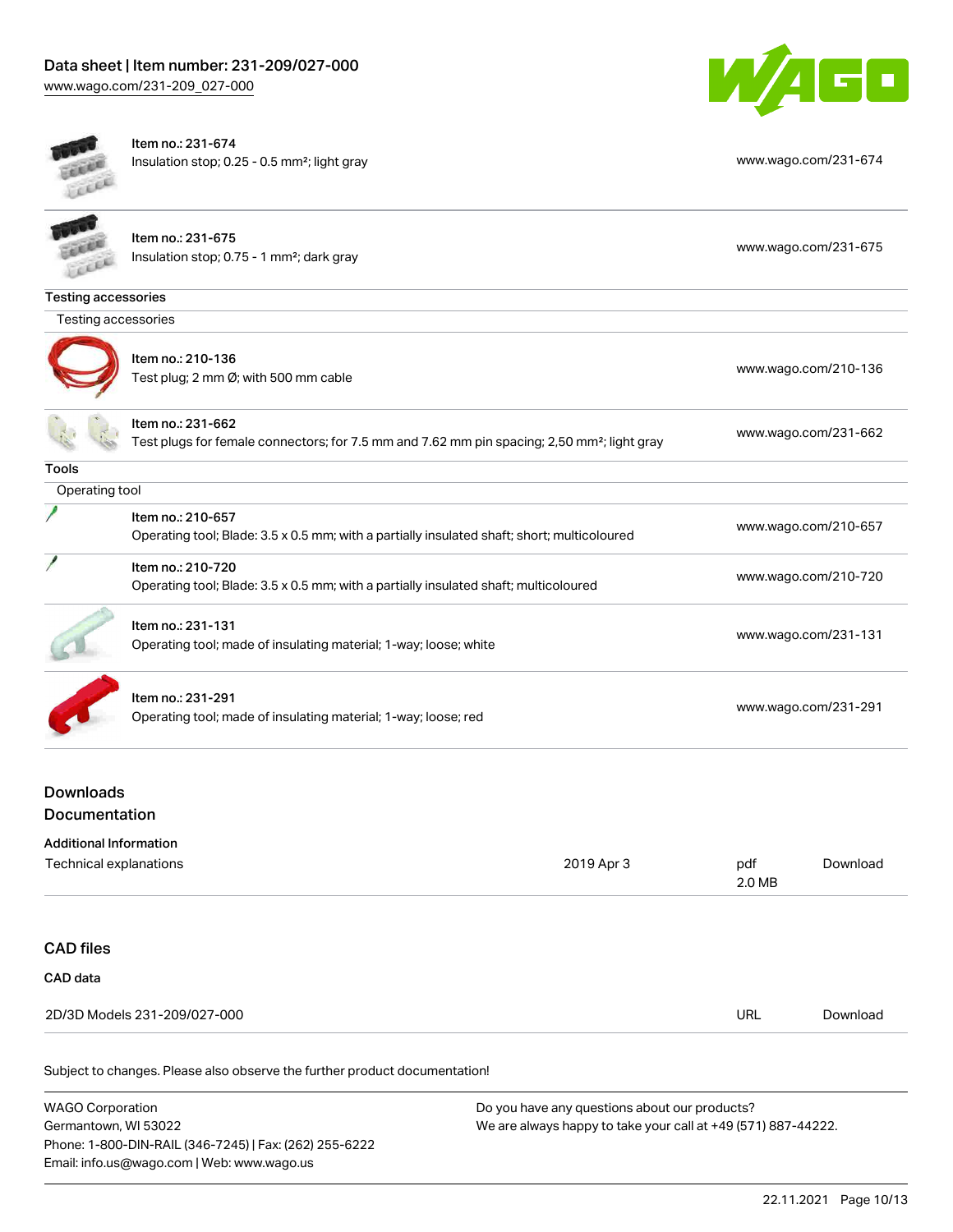

#### CAE data

| EPLAN Data Portal 231-209/027-000 | URL | Download |
|-----------------------------------|-----|----------|
| ZUKEN Portal 231-209/027-000      | URL | Download |
| EPLAN Data Portal 231-209/027-000 | URL | Download |

# Environmental Product Compliance

#### Compliance Search

| Environmental Product Compliance 231-209/027-000                                                          | URL | Download |
|-----------------------------------------------------------------------------------------------------------|-----|----------|
| 1-conductor female connector; CAGE CLAMP <sup>®</sup> ; 2.5 mm <sup>2</sup> ; Pin spacing 7.5 mm; 9-pole; |     |          |
| clamping collar; 2,50 mm <sup>2</sup> ; gray                                                              |     |          |

#### Installation Notes



Inserting a conductor via 3.5 mm screwdriver – CAGE CLAMP® actuation parallel to conductor entry.



Inserting a conductor via 3.5 mm screwdriver – CAGE CLAMP® actuation perpendicular to conductor entry.



Inserting a conductor into CAGE CLAMP® unit via operating lever (231-291).

Subject to changes. Please also observe the further product documentation!

WAGO Corporation Germantown, WI 53022 Phone: 1-800-DIN-RAIL (346-7245) | Fax: (262) 255-6222 Email: info.us@wago.com | Web: www.wago.us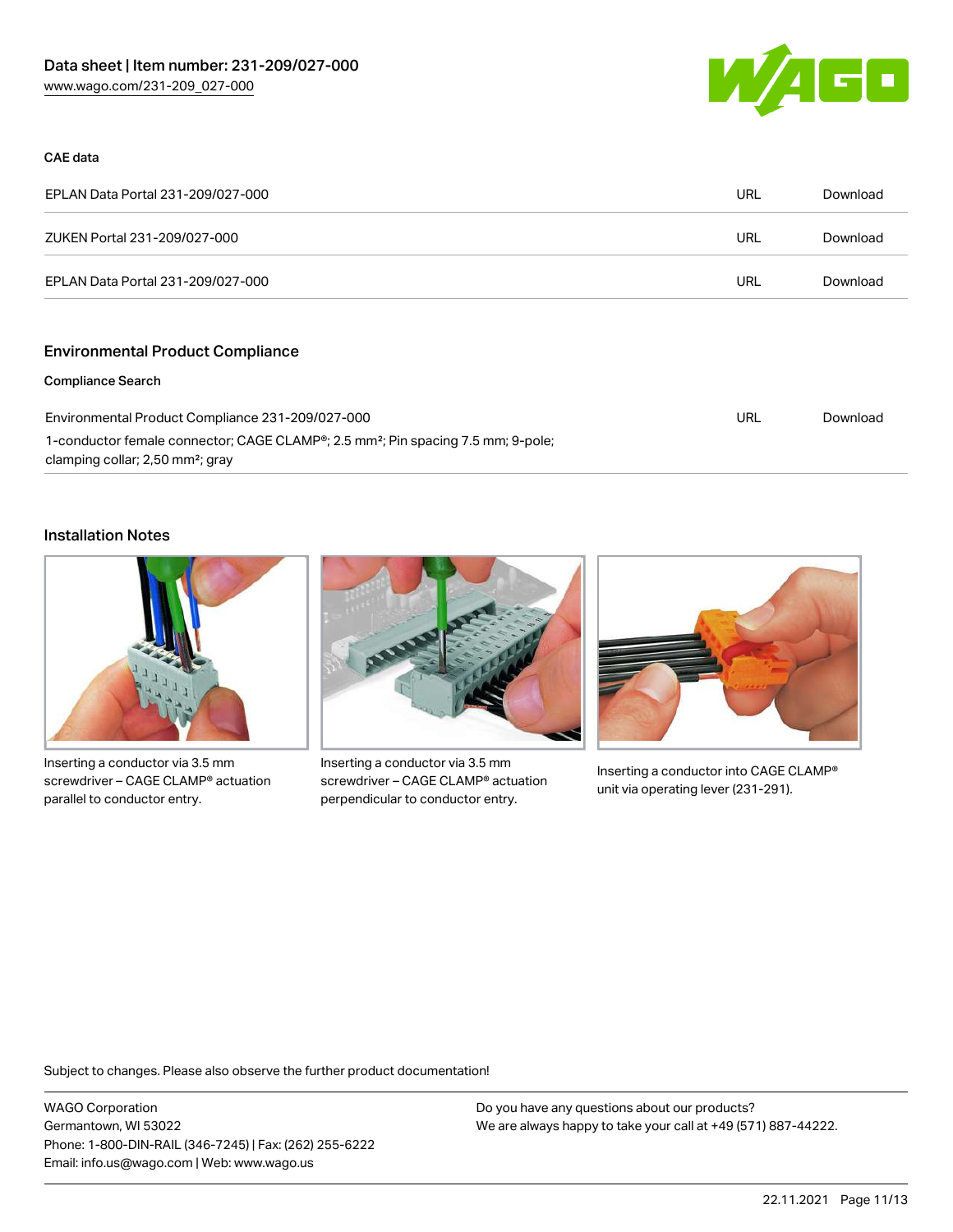



Inserting a conductor via operating tool.



Coding a female connector by removing coding finger(s).



Testing – female connector with CAGE CLAMP®

Integrated test ports for testing perpendicular to conductor entry via 2 or 2.3 mm Ø test plug

#### Installation

Subject to changes. Please also observe the further product documentation!

WAGO Corporation Germantown, WI 53022 Phone: 1-800-DIN-RAIL (346-7245) | Fax: (262) 255-6222 Email: info.us@wago.com | Web: www.wago.us